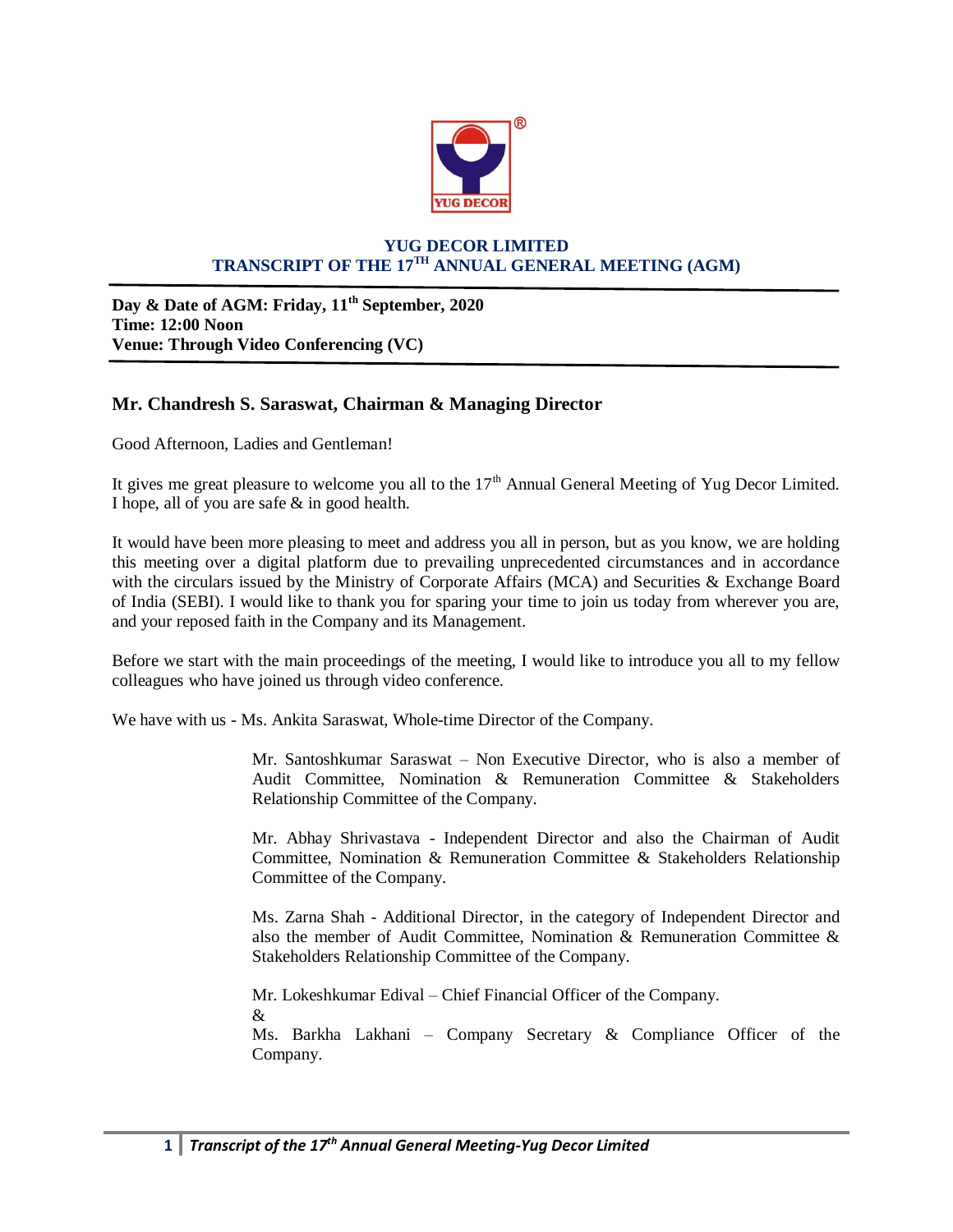Apart from them, we also have with us Mr. Pankaj Shah, Partner of M/s Pankaj K Shah Associates, Statutory Auditors and Mr. Mukesh Pamnani, Proprietor of M/s. Mukesh Pamnani & Associates, Secretarial Auditors & Scrutinizers of the Company.

The Company has taken all the feasible steps to ensure that the shareholders are provided with the opportunity to participate in the Annual General Meeting and vote.

The requisite quorum is present and, therefore, I call the meeting in order.

The Annual Report for the financial year ended  $31<sup>st</sup>$  March, 2020 along with the Notice convening the 17<sup>th</sup> AGM has already been circulated to the Members of the Company electronically. With you kind permission, I shall take it as read.

The Auditors' Report and Secretarial Audit Report do not contain any qualifications, reservations, adverse remark or disclaimer. Accordingly, the reports are not required to be read out as per the Companies Act, 2013.

The AGM provides me, as a Chairman, an opportunity to make a statement regarding the affairs of the Company. To begin with the formal address to the shareholders, I would like to brief you all about the financial performance of the Company during the reporting year as compared to the previous year.

The total revenue of the Company during the financial year 2019-20 was **Rs. 17.42 Crore** against the total revenue of **Rs. 17.06 Crore** in the previous financial year. The Profit after tax was **Rs. 59.49 Lakh**  in the financial year 2019-20 as compared to the Loss after tax of **Rs. 57.63 lakh** in the previous financial year.

The turnaround position of profitability is assignable to the increase in revenue, raw material cost optimization and reduction is finance cost.

The transformation in the profitability position is also attributable to the timely decision taken by the Company of shifting its focus primarily on adhesive business for the time being. A growth of 8.09% in the adhesive business validates this strategic move of the Company.

The Company has always wished to reward its shareholders for the confidence they entrust in the Company. Recommendation of final dividend for the financial year 2019-20, by the Board of Directors at their meeting held on 25th June, 2020 at the rate of **14% (i.e. Rs. 1.40/- per share of the face value of Rs. 10/- each)**, for the very first time in the history of Yug Decor, is an epoch-making event for both the Company and its shareholders.

Talking about the change in the composition of Board of Directors, Mr. Sunil Thakore, Independent Director and also who was one of the members of Audit Committee, Nomination & Remuneration Committee and Stakeholders Relationship Committee ceased to be the Independent Director upon completion of his second term of 1 (one) year w.e.f. the close of business hours on  $31<sup>st</sup>$  August, 2020. On behalf of the Board, I thank Mr. Sunil Thakore for his immense contribution and guidance to the Company during his tenure. The Board had also in their meeting, appointed Ms. Zarna Shah as the Additional Director w.e.f. 8<sup>th</sup> August, 2020. The business of her appointment as the Independent Director is placed before the members at this Annual General Meeting for their approval.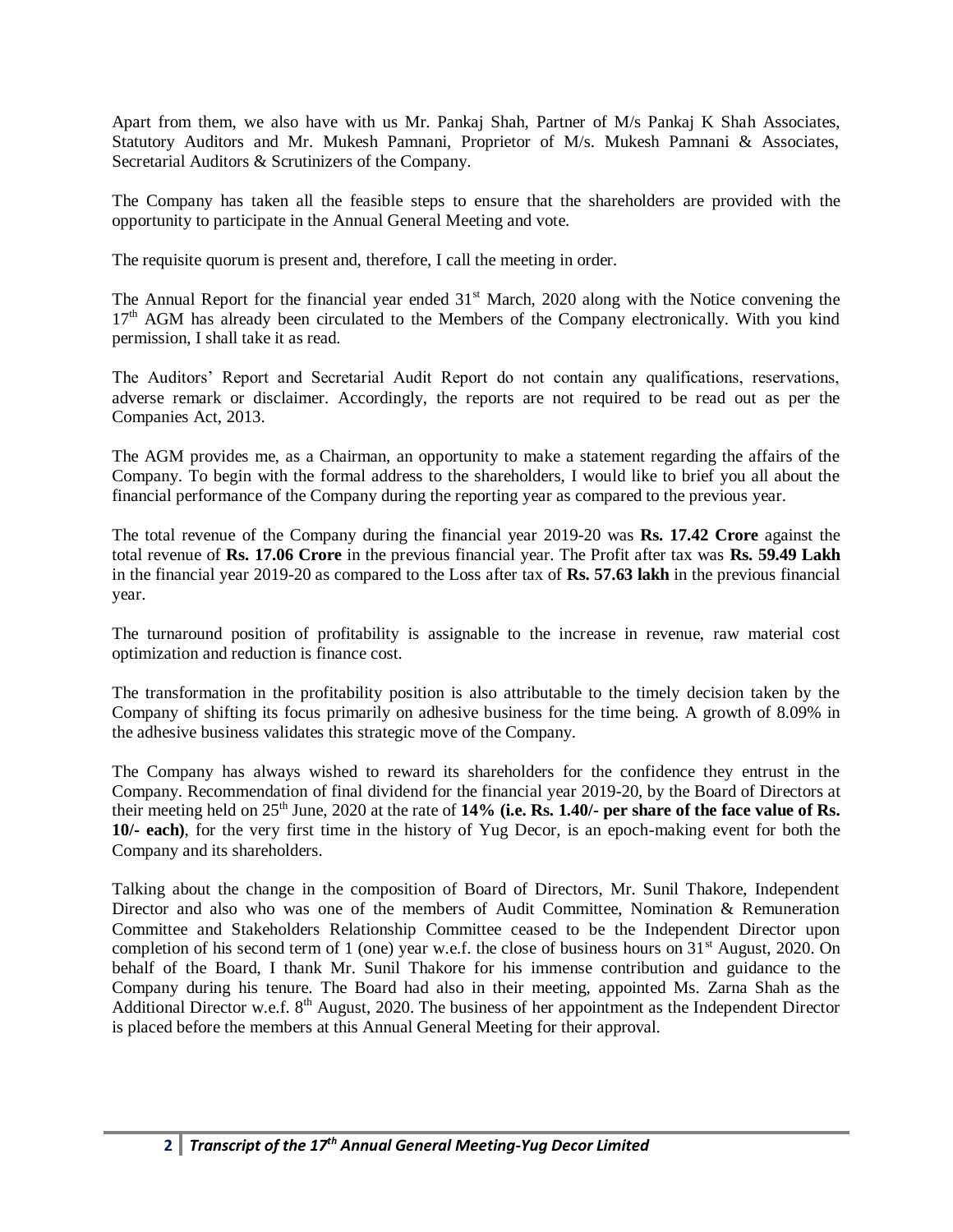The COVID-19 pandemic is extraordinary and unprecedented. It has impacted the world, every country, businesses and individual. This poses a challenge for both the Company and its stakeholders who are dealing with it. The Company is taking its best efforts to accelerate recovery and resilience. As a measure, the Company is laying its foundation by mitigating the risks that come along way, navigating the potential business areas and trying to sustain its performance without compromising the health and safety of the employees at all levels that they all have put in their hard work, dedication and continued commitment towards the Company. On behalf of the Board, I want to assure you that we will spare no effort to emerge strong at this time and at all times.

I would now request Ms. Barkha Lakhani, Company Secretary to brief the shareholders all the business items that are to be transacted in the Meeting and the procedure and manner to vote on those items.

## **Ms. Barkha Lakhani, Company Secretary**

Thank you Chairman Sir.

A very Good Afternoon to everyone present over here.

I convey my sincere thanks to you all for participating in this  $17<sup>th</sup>$  Annual General Meeting of the Company.

Dear all,

There are in all 4 business items that are to be transacted in this meeting, which I list down as follows:

- (a) To receive, consider and adopt the Audited Financial Statements of the Company for the financial year ended on 31<sup>st</sup> March, 2020 together with the Board's Report and Report of Auditors thereon.
- (b) To declare a Final Dividend of Rs. 1.40/- per equity share of Rs. 10/- each for the financial year ended 31<sup>st</sup> March, 2020.
- (c) To appoint a director in place of Mr. Santosh Kumar Saraswat (DIN: 00236008), Non-Executive Director of the Company, who retires by rotation and being eligible, offers himself for reappointment.
- (d) To appoint Ms. Zarna Shah (DIN: 08805309) as the Independent Director of the Company.

It is hereby informed to the members that pursuant to the provisions of the Companies Act, 2013 read with rules framed thereunder the Company had provided the remote e-voting facility to all the members entitled to cast their vote (i.e. persons who were members on Friday, 4<sup>th</sup> September, 2020 being the cutoff date) on all the resolutions set out in the Notice of Annual General Meeting during the period from Tuesday, 8<sup>th</sup> September, 2020 to Thursday, 10<sup>th</sup> September, 2020. Additionally, the Members present at this AGM, who have not cast their vote through remote e-voting earlier, are entitled to cast their vote through e-voting at this AGM. The Company has engaged with Central Depository Services (India) Limited (CDSL) as the authorized e-voting agency for provisioning of e-voting facility.

Further, the members are hereby informed that Mr. Mukesh Pamnani, Proprietor of M/s. Mukesh Pamnani & Associates, Practising Company Secretaries have been appointed by the Board, as the Scrutinizers for the purpose of carrying out e-voting process in a fair and transparent manner.